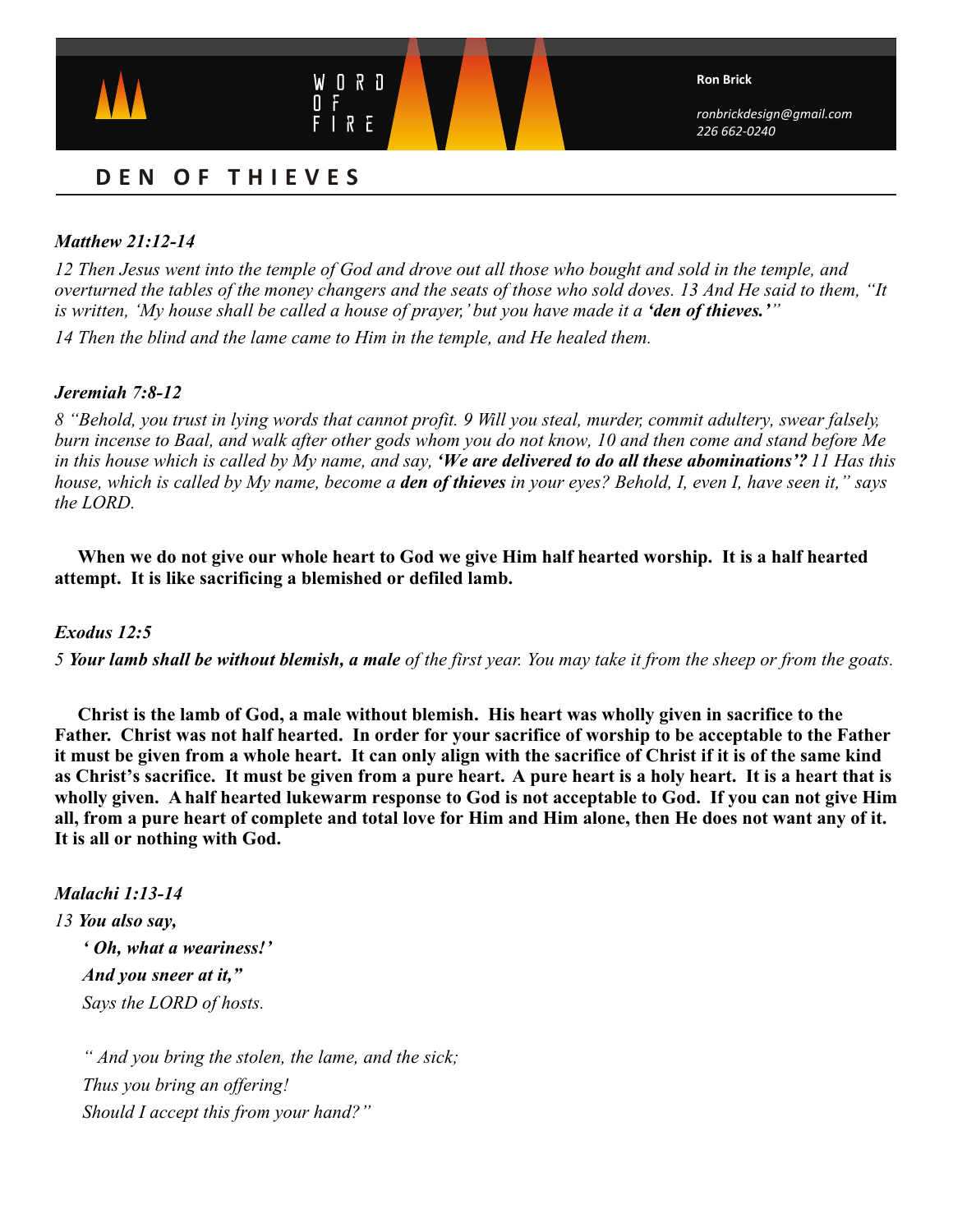*Says the LORD. 14 " But cursed be the deceiver Who has in his flock a male, And takes a vow, But sacrifices to the Lord what is blemished— For I am a great King," Says the LORD of hosts,*

 *" And My name is to be feared among the nations.*

**The deceiver is the one who makes a vow, saying,** *"Oh God I give you my whole heart".* **But when it comes time to reveal the whole heart with a sacrifice, the deceiver brings a blemished, sick, lame lamb. One of the poorest most pathetic lambs are picked and sacrifice to God. A half way gift from a half way heart. God is saying,** *I am a great King and My name is to be feared among the nations. Don't come to Me any more with your half hearted worship.*

**A half hearted sacrifice can not be met by the fire of God because it is not a revelation of the only acceptable sacrifice: Christ. If it is not a whole heart it is not a revelation of Christ's whole heart given to the Father. It can not be receive or met with the fire of God. The worship will not reveal the power of God. It will not be anointed, it will not burn with the glory of God. It will be lukewarm half hearted, dry, dead. It is this kind of worship that will put out the fire of God and kill a church. It is this kind of worship that robs from God. It robs puts the fire out. It robs the anointing and the glory of God departs from the church.****The half hearted diminish the house of the Lord in the earth. Worship that belongs to God is not given to God. It is instead stolen from God and given to His enemy: Satan. It is layed at the feet of Gods advisory and used by him to enlarge his kingdom. The thievery must stop. The thieves must stop. They must be driven from the house of the lord. God is coming with a Word of fire to His house. It is coming to purify His temple and release before the Father an offering that is acceptable. An offering that is made by fire. An offering that comes up before the throne of God as an expression of complete and total sacrifice. It is the whole heart given that becomes the aroma of Christ reflecting the complete and total sacrifice of Christ's heart in love to the Father.**

#### *Malachi 3:1-5*

*1 "Behold, I send My messenger, And he will prepare the way before Me. And the Lord, whom you seek, Will suddenly come to His temple, Even the Messenger of the covenant, In whom you delight. Behold, He is coming," Says the LORD of hosts. 2 " But who can endure the day of His coming? And who can stand when He appears? For He is like a refiner's fire*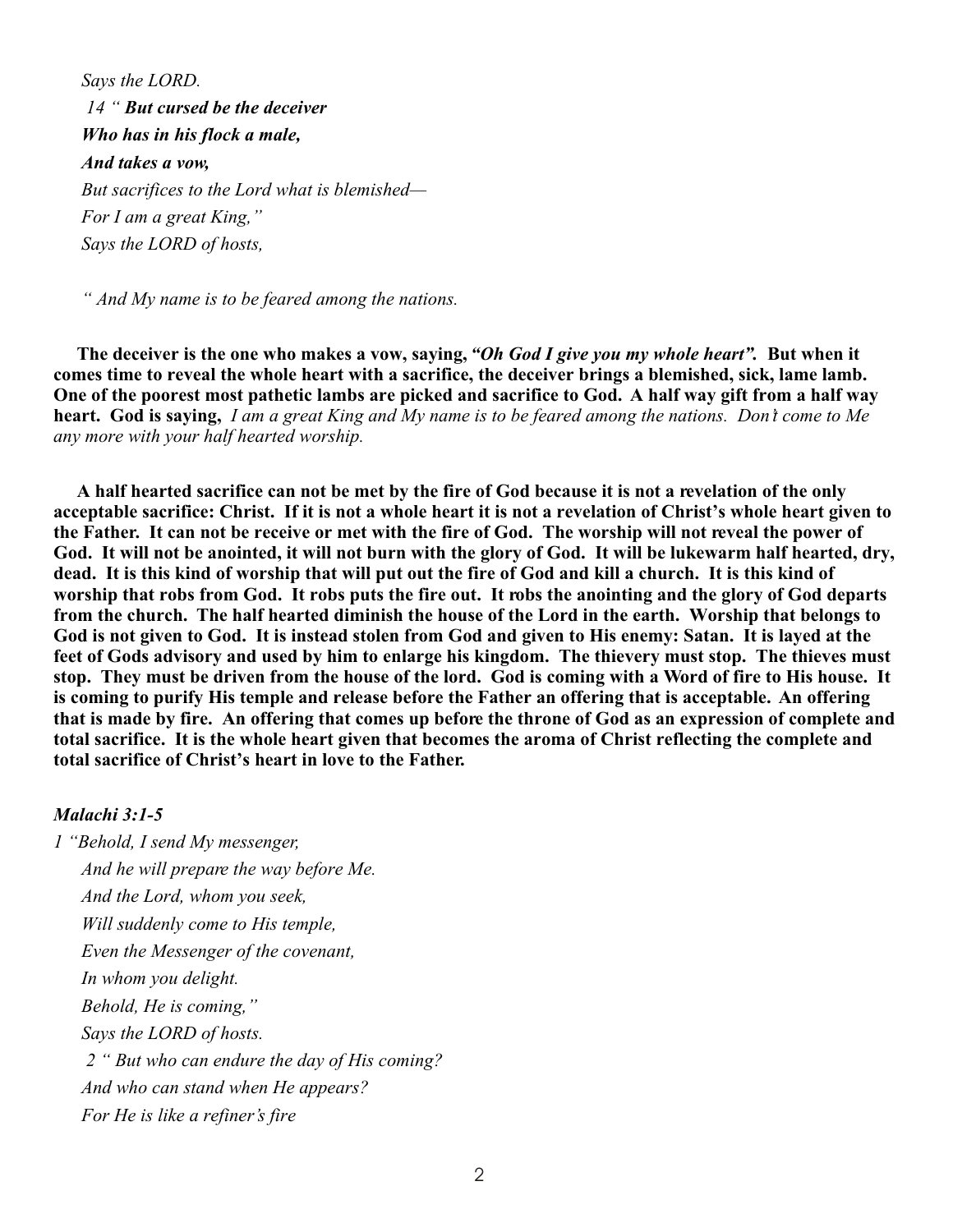*And like launderers' soap. 3 He will sit as a refiner and a purifier of silver; He will purify the sons of Levi, And purge them as gold and silver, That they may offer to the LORD An offering in righteousness. 4 " Then the offering of Judah and Jerusalem Will be pleasant to the LORD, As in the days of old, As in former years. 5 And I will come near you for judgment; I will be a swift witness Against sorcerers, Against adulterers, Against perjurers, Against those who exploit wage earners and widows and orphans, And against those who turn away an alien— Because they do not fear Me," Says the LORD of hosts.*

## *Matthew 21:12-14*

*12 Then Jesus went into the temple of God and drove out all those who bought and sold in the temple, and overturned the tables of the money changers and the seats of those who sold doves. 13 And He said to them, "It is written, 'My house shall be called a house of prayer,' but you have made it a 'den of thieves.'"*

*14 Then the blind and the lame came to Him in the temple, and He healed them.*

## *Malachi 1:7-8*

*7 "You offer defiled food on My altar, But say, 'In what way have we defiled You?' By saying, 'The table of the Lord is contemptible.' 8 And when you offer the blind as a sacrifice, Is it not evil? And when you offer the lame and sick, Is it not evil? Offer it then to your governor! Would he be pleased with you? Would he accept you favourably?"*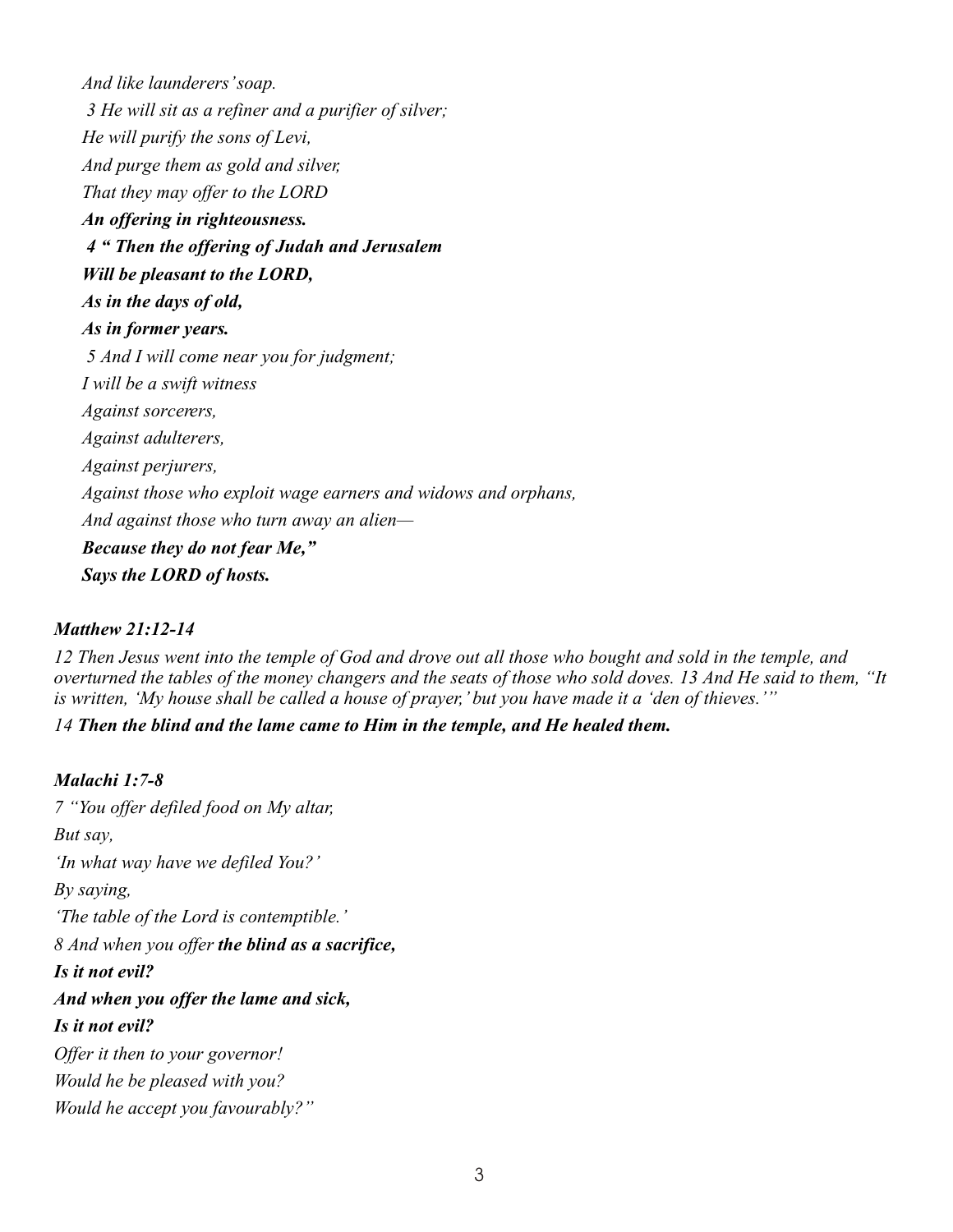**It is after Christ cleansed His temple that it became a house of healing. The blind and the lame were healed in the temple after the thieves were driven out. It is after the thief has been expelled from our temples, our hearts, that God will be able to heal our spiritually blind eyes and our lame efforts. It is after He comes to His living temple to cleans us that the sacrifice is complete and total. Our temple, the den of thieves, will be restored to become a whole heart commitment, a house of prayer. It will be true prayer. Prayer that ascends before the Father from lips of a pure heart. A heart full of pure and holy love for Him and Him alone. It will no longer be worship and prayer that ascends before God as an abomination from lips of deceit and hearts that steal because they are half committed and lukewarm. Half in love with the Father and half in love with the flesh, the world and the devil.**

## *Malachi 3:4*

 *" Then the offering of Judah and Jerusalem Will be pleasant to the LORD, As in the days of old, As in former years.*

 **Then, at that time, once the cleaning of the temple has taken place,** *the offering will be pleasant to the Lord.* **It will be the aroma of Christ. Now it stinks of sinful flesh, the world and the devil.** 

## *Leviticus 23:18*

*18 And you shall offer with the bread seven lambs of the first year, without blemish, one young bull, and two rams. They shall be as a burnt offering to the LORD, with their grain offering and their drink offerings, an offering made by fire for a sweet aroma to the LORD.*

# *Ezekiel 20:41*

*41 I will accept you as a sweet aroma when I bring you out from the peoples and gather you out of the countries where you have been scattered; and I will be hallowed in you before the Gentiles.*

# *2 Corinthians 2:15-16*

*15 For we are to God the fragrance of Christ among those who are being saved and among those who are perishing. 16 To the one we are the aroma of death leading to death, and to the other the aroma of life leading to life.*

**We are only a sweet aroma to God if He is hallowed in us. He is hallowed in us to the degree we reveal Christ. Christ can only be revealed in us as the flesh is crucified with Him. It is the flesh burning that produces the aroma. It is the sacrifice, the death that produces the life. The life is the very revelation of Christ coming up as an incense before the Father from a burning church. It is a sweet aroma that rises up when we in love give our whole heart to the Father by daily taking up our cross and joining Christ in His sacrifice of suffering. It is this burning, this whip, that cleanses the temple and makes it holy. It is obedience to the Spirit, a taking up of our cross daily, a daily sacrifice, that follows to produce a holy church. You are the temple of God. The dwelling place of the fire. The place of God's dwelling. You must be daily giving the sin nature, your flesh, to the fire. It is this perpetually burning, the fire must not go out in the temple, that produces the acceptable sacrifice. It is this burning that reveals Christ in the**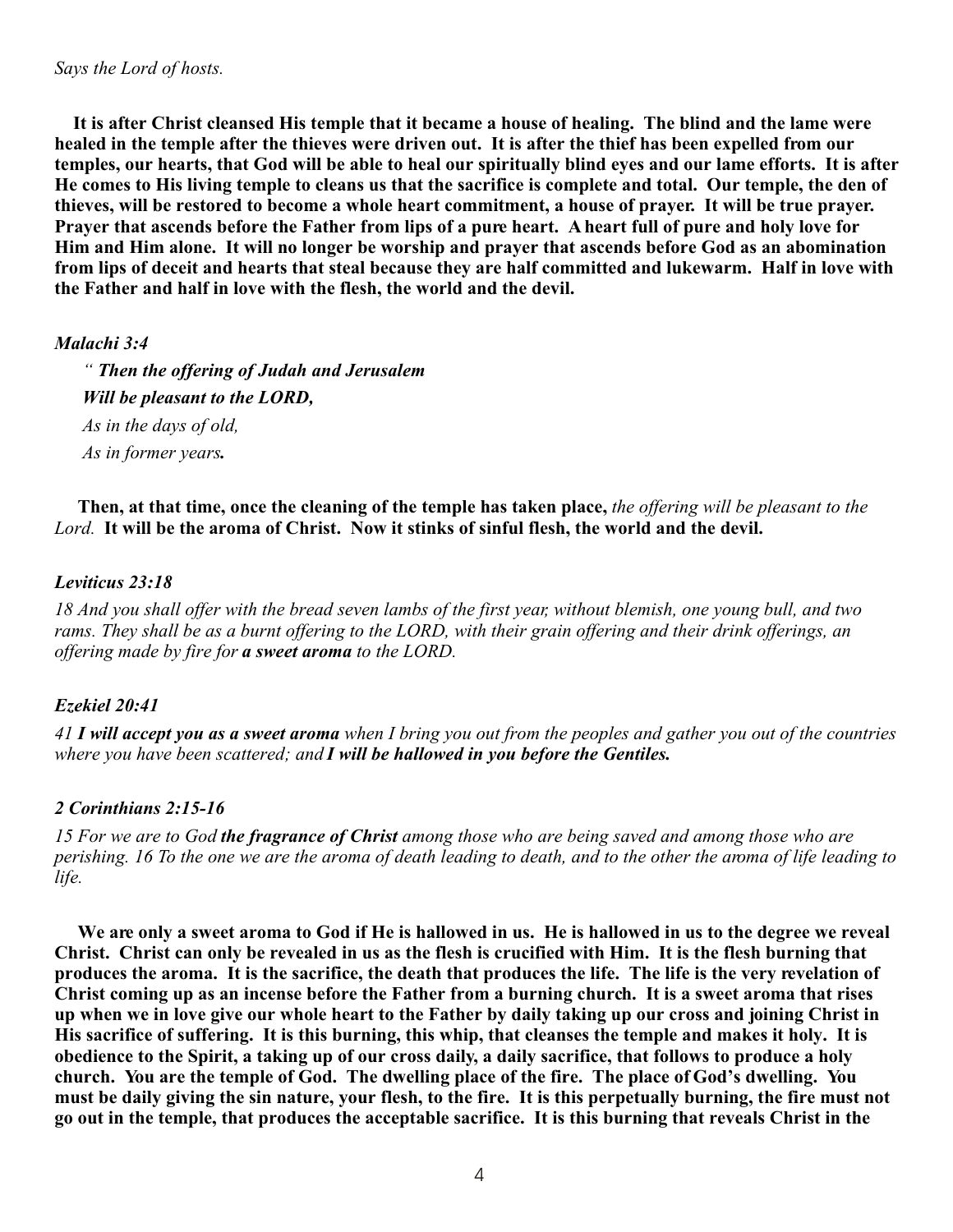**temple of God. Christ's actually presence is revealed here. At the place of the cross, at the place of burning. It is an ongoing death through a daily walk of obedience to the will of the Father that produces and ongoing incense of burning, an ongoing offering of Christ. It is this offering that is holy. We are His temple and we must be as He is. We must be holy.** 

## *1 Corinthians 3:16-18*

*16 Do you not know that you are the temple of God and that the Spirit of God dwells in you? 17 If anyone defiles the temple of God, God will destroy him. For the temple of God is holy, which temple you are.*

## *1 Corinthians 6:19-20*

*19 Or do you not know that your body is the temple of the Holy Spirit who is in you, whom you have from God, and you are not your own? 20 For you were bought at a price; therefore glorify God in your body and in your spirit, which are God's.*

# *2 Corinthians 6:16*

*16 And what agreement has the temple of God with idols? For you are the temple of the living God. As God has said:*

 *" I will dwell in them And walk among them. I will be their God, And they shall be My people."*

## *Ephesians 2:19-22*

*19 Now, therefore, you are no longer strangers and foreigners, but fellow citizens with the saints and members of the household of God, 20 having been built on the foundation of the apostles and prophets, Jesus Christ Himself being the chief cornerstone, 21 in whom the whole building, being fitted together, grows into a holy temple in the Lord, 22 in whom you also are being built together for a dwelling place of God in the Spirit.*

**The house of God is growing into a holy temple in the Lord. The acceptable offering is the whole heart. It is after the cleansing that Christ comes and sits down in His temple to teach and heal. It is then that it is called by all nations a house of prayer. A great division is coming to the church. It will be all or nothing. God will no longer tolerate the lukewarm, the idolatry of self worship in His temple. The precious must be separated from the vile. The pure and holy from the defiled and unclean. The whole heart from the half.**

## *Matthew 13:47-50*

*47 "Again, the kingdom of heaven is like a dragnet that was cast into the sea and gathered some of every kind, 48 which, when it was full, they drew to shore; and they sat down and gathered the good into vessels, but threw the bad away. 49 So it will be at the end of the age. The angels will come forth, separate the wicked from among the just, 50 and cast them into the furnace of fire. There will be wailing and gnashing of teeth."* 

## *Matthew 24:38-41*

*38 For as in the days before the flood, they were eating and drinking, marrying and giving in marriage, until the day that Noah entered the ark, 39 and did not know until the flood came and took them all away, so also will the*